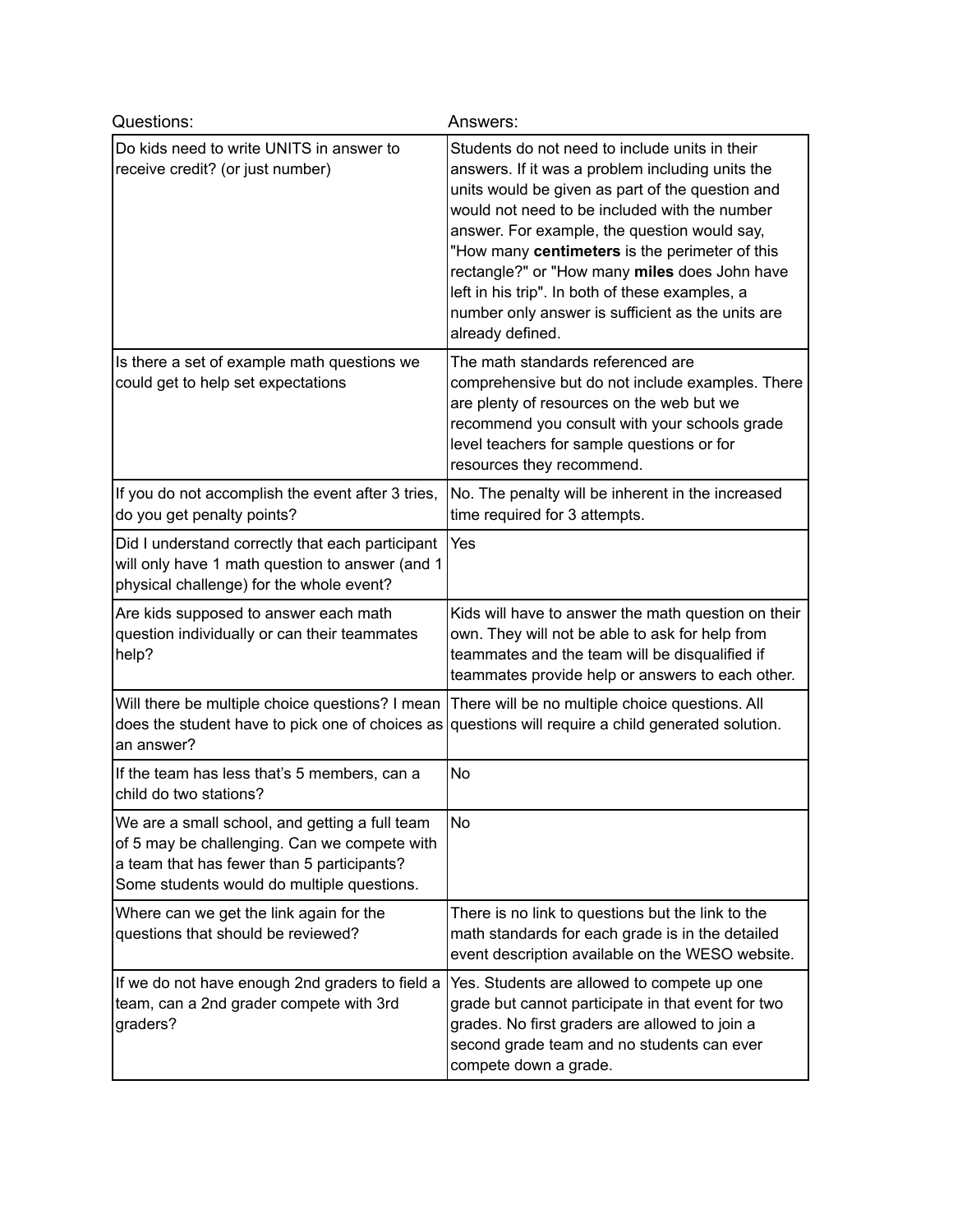| In the past, there used to be a gender mix<br>requirement. Will there be one this year?                                         | No. You can have a team of all males, all females<br>or any mix.                                                                                                                                                                                                                                                                                                                                                                                                                              |
|---------------------------------------------------------------------------------------------------------------------------------|-----------------------------------------------------------------------------------------------------------------------------------------------------------------------------------------------------------------------------------------------------------------------------------------------------------------------------------------------------------------------------------------------------------------------------------------------------------------------------------------------|
| Why can't a kid run two legs of the race? What<br>if someone gets sick at the last minute, the<br>whole team would get punished | It is not uncommon for a child to get sick and not<br>be able to compete on WESO day. This happens to<br>all schools in all events. Many schools have<br>backup students or pull students who are<br>competing in another event to come in at the last<br>minute to help out. Pentathlon is the least practice<br>intensive WESO event and therefore, you should<br>be able to pull another child who is free during your<br>time slot to fill out the team and allow them to<br>participate. |
| How might we encourage students to support<br>each other during the event (Cheering? high<br>fives?)                            | Teams are allowed to give positive encouragement<br>to their teammates. When doing the math problem<br>the student cannot ask for help from teammates.<br>Teams should not interact with other teams who<br>are competing at the same time. No heckling or<br>trash talking of other teams will be tolerated.                                                                                                                                                                                 |
| Will the timekeepers signal to the team<br>member to return to his/her team when done?                                          | Participants should return to the starting line after<br>completion of their leg and should be coached to<br>do so. There will be additional volunteers to direct<br>kids back to the starting line should they not do so<br>on their own.                                                                                                                                                                                                                                                    |
| Will children get to choose which physical<br>activity they participate in or will they be<br>randomly assigned once in event?  | It would be best if the team along with the coach<br>decides what physical activity they will do based on<br>what is seen in the preview video. If not, they will<br>be instructed to take a position and given basic<br>instructions. We do not plan on having any<br>activities that will require complex instructions or<br>training. For the sake of time on that day, it would<br>be better if the teams come in knowing which ones<br>they will be doing.                               |
| Is there a list of example physical activities                                                                                  | No, other than what was already given in the<br>detailed event description and the presentation.<br>They will not be complex. Think about common<br>things kids would do in an elementary gym class,<br>at home in the backyard or at a park. They will be<br>short in length and/or duration.                                                                                                                                                                                                |
| If you don't have 5 participants, can<br>competitors do more than 1 relay?                                                      | No.                                                                                                                                                                                                                                                                                                                                                                                                                                                                                           |
| Will students wear masks at the event?                                                                                          | Yes. Everyone in the building that day (students,<br>volunteers) will be required to wear a mask.                                                                                                                                                                                                                                                                                                                                                                                             |
| How many questions will each team answer?                                                                                       | 5. One per participant.                                                                                                                                                                                                                                                                                                                                                                                                                                                                       |